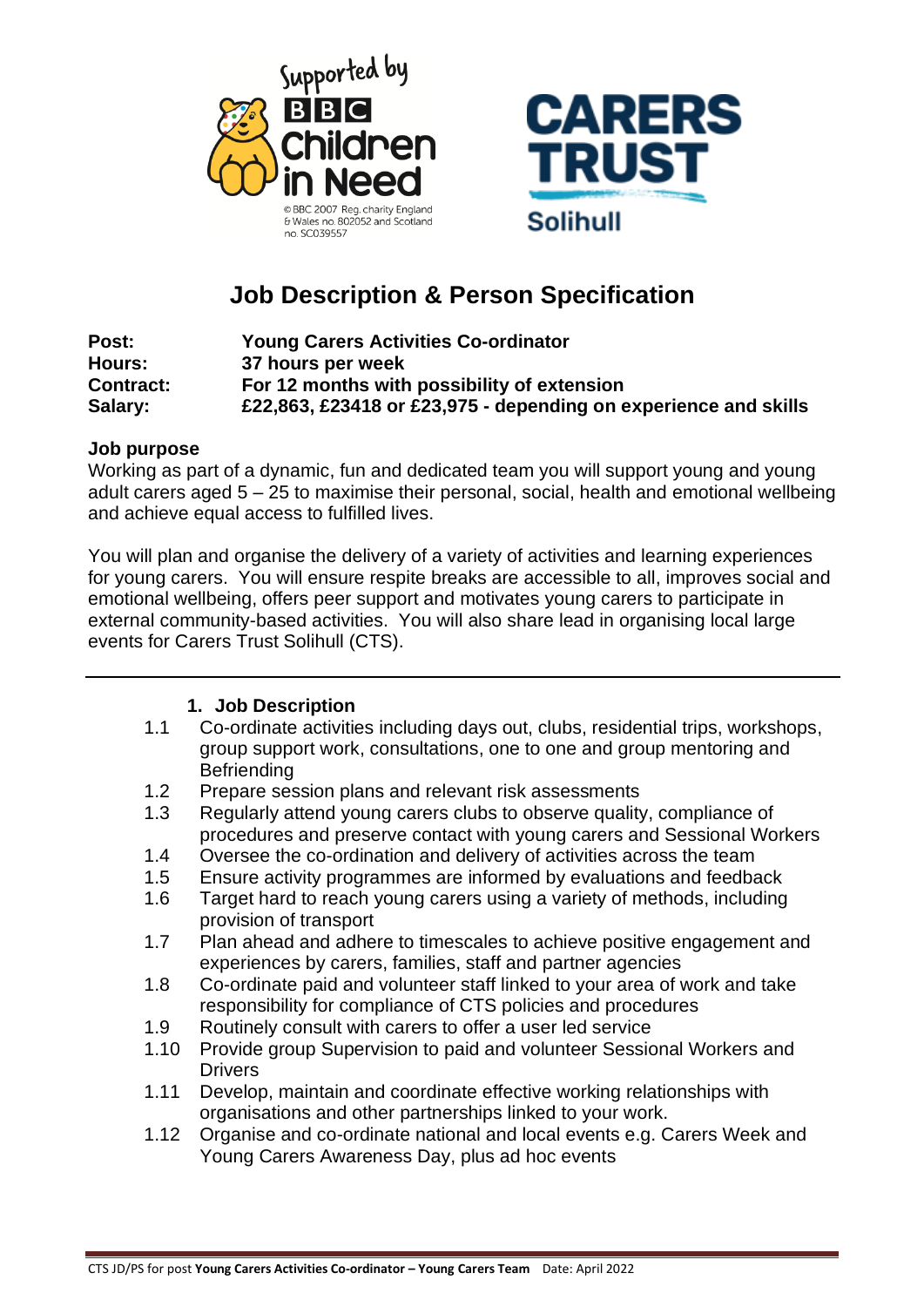Be an active participant of the young carers team to collectively

- 1.13 Contribute to raising awareness of carers and their needs amongst relevant health, social care, educational and voluntary sector professionals
- 1.14 Attend appropriate internal and external meetings with other agencies on behalf of CTS
- 1.15 Maintain accurate records of contacts via various data collection
- 1.16 Seek out unidentified young carers by using a wide variety of mechanisms and our range of networks
- 1.17 Use impact measurement tools and collect monitoring data to enable quantitative and qualitative evaluation of our service
- 1.18 Adopt behavioural change model in your practice with carers
- 1.19 Contribute to CTS newsletters, electronic information and publicity material
- 1.20 Identify and respond appropriately to Safeguarding issues
- 1.21 Contribute to Duty cover for the team
- 1.22 Participate with routine reporting and budgeting requirements
- 1.23 Contribute to achieving individual grant funds and short reviews for carers to achieve a quality of life around caring

## **2. Functions applicable to all staff**

- 2.1 Contribute to the development and achievement of Carers Trust Solihull (CTS) strategic objectives
- 2.2 Provide a quality service
- 2.3 Promote the good image of CTS by being an excellent ambassador of Carers Trust Solihull when meeting with carers, members of the public or representatives from other organisations
- 2.4 Contribute to fundraising via actual events, identifying opportunities, contributing to bid writing etc.
- 2.5 Use CTS income and resources wisely and within your authority
- 2.6 Participate in appropriate training
- 2.7 Support volunteers and staff in tasks linked to your work
- 2.8 Adhere to CTS policies and procedures
- 2.9 Undertake other duties as required

## **3. Work conditions applicable to this post**

- 3.1 Hybrid working available between work and home
- 3.2 Requires regular travel across the borough occasionally outside of borough depending on location of activity
- 3.2 Flexibility in times / days of work required, including evening and weekends

## **Person Specification**

## **4. Specific to this role**

Essential:

- 4.1 Highly organised and able to multitask
- 4.2 Excellent time management
- 4.3 Experience in organising, co-ordinating and delivering activities
- 4.4 Experience of writing risk assessments
- 4.5 Experience of evaluating your work, using a variety of methods
- 4.6 Experience of managing financial budgets
- 4.7 Experience of delegating and ensuring compliance of procedures amongst staff / volunteers assigned to your area of work
- 4.8 Effective oral and written communication at various levels
- 4.9 To operate within professional boundaries